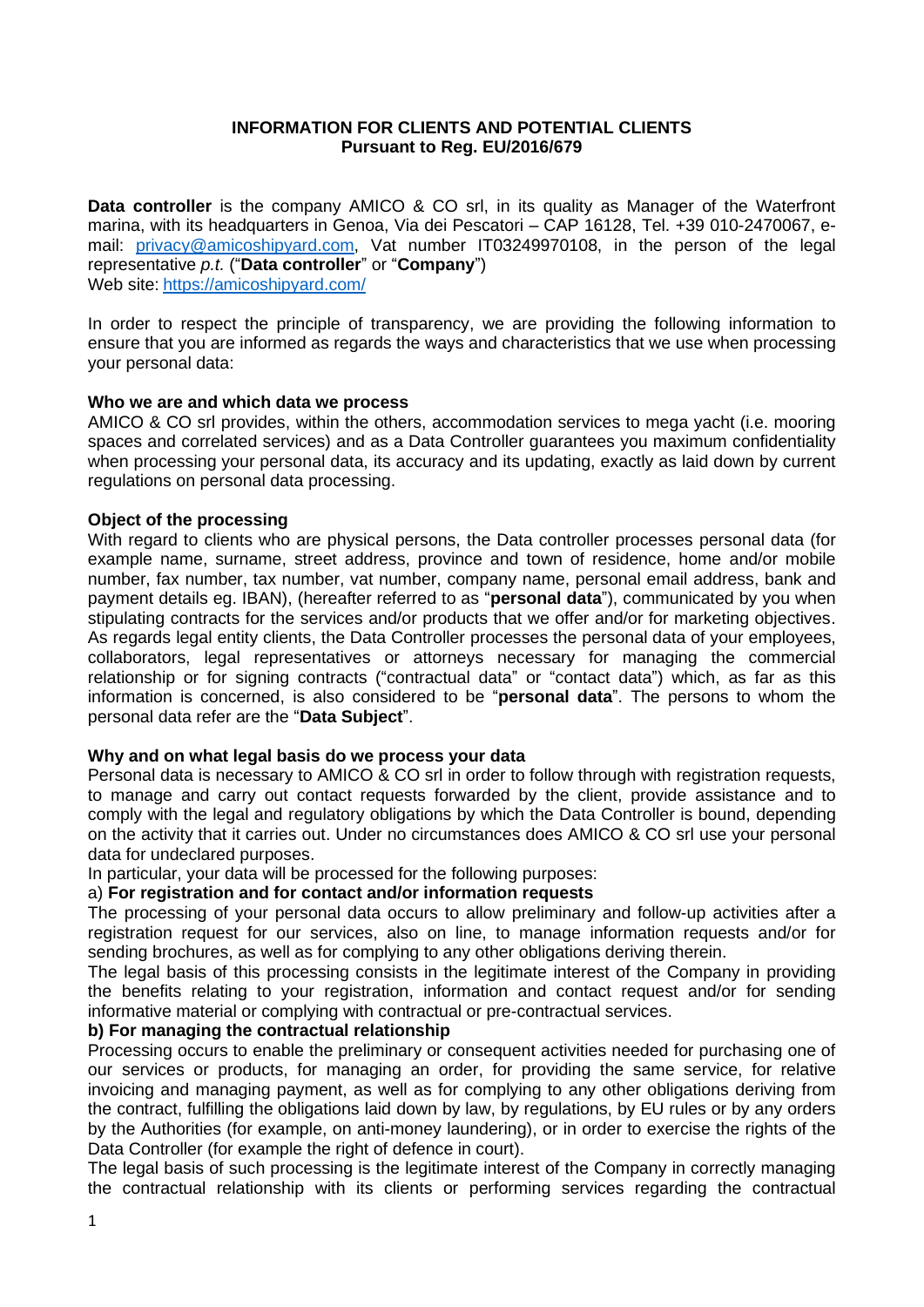relationship and respecting law obligations.

# **c) For promotional activities.**

AMICO & CO srl, even without explicit consent pursuant to article 130 of the Italian Data Protection Code (*cfr.* Law Decree 30th June 2003, n. 196), can use the contact data communicated by the Concerned/Client, for the purpose of direct marketing communication purposes for its own services and products, unless the Concerned/Client does not explicitly oppose.

The legal basis is the legitimate interest of the Data Controller to offer similar services and products to those already sold (if you are a Client of the Company) or, otherwise, your consent.

As far as potential clients are concerned, AMICO & CO srl can process the data with the purpose of sending promotional communications only with prior consent. To this end, should you be interested in receiving our promotional material, tick the appropriate box at the bottom of this information.

# **Mandatory or optional nature of the provision of data and consequences of any refusal to provide data**

Gathering and processing of personal data as cited in sub a) and b) of the previous point is necessary to fulfil the service requests. Should you not wish to provide your personal data expressly provided for as necessary, AMICO & CO srl will not be able to fulfil the processing linked to the management of the services requested and/or the contract, nor the obligations that derive therein.

Conferment of personal data for the purposes cited in sub c) of the previous point is optional and, in any moment, you can exercise your right to oppose its use or revoke your consent, without this prejudicing the proper execution of the contractually agreed services.

# **For how long is my personal data kept?**

Your personal data is kept for the amount of time provided for by the applicable law, and at any rate for an amount of time no longer than that necessary for fulfilling the purposes indicated above, and, specifically relating to the performance of the contract, for a period of ten years from the final act of performing the contract, also for the purposes of conserving invoicing data. At the end of this period, data is destroyed with secure erasing methods, like wiping and shredding.

In the case of data processed for marketing/promotional communications purposes, this will continue to be processed until you request to unsubscribe from the promotional communications service/newsletter delivery, apart from the real transformation into anonymous form which does not allow identification of the persons concerned, even indirectly or by connecting other databases.

When you make a deletion request, the data will be automatically deleted (pursuant to the applicable regulation), or made anonymous so as to not permit identification of the persons concerned, even indirectly or by connecting other databases.

At any rate, should you oppose data processing, your data will be deleted within 30 days of the request.

Should you need to forward to AMICO & CO srl personal data that is unrequested or unnecessary for the purposes of performing the service requested, AMICO & CO srl will not be considered to be the controller of this data and will proceed with deleting it in the shortest time possible.

# **Who are the recipients and/or categories of recipients of your personal data?**

Your personal data will not be disclosed and may be known, to the extent necessary and for the purposes indicated, by employees and collaborators of AMICO & CO srl, authorized pursuant to Art. 29 of the Code; furthermore it can be communicated to third parties, as independent or joint data controllers, or as External Data Processors pursuant to Article 28 of GDPR, with an appointment contract, that contains the methods of processing and the security measures to be taken by them for the management and conservation of personal data for which the Company is Data Controller, such as:

• External entities, even private ones, inspectors of various types;

• Previously appointed external consultants;

Furthermore, data could be transmitted to the Security Authorities and the Judicial Authorities if